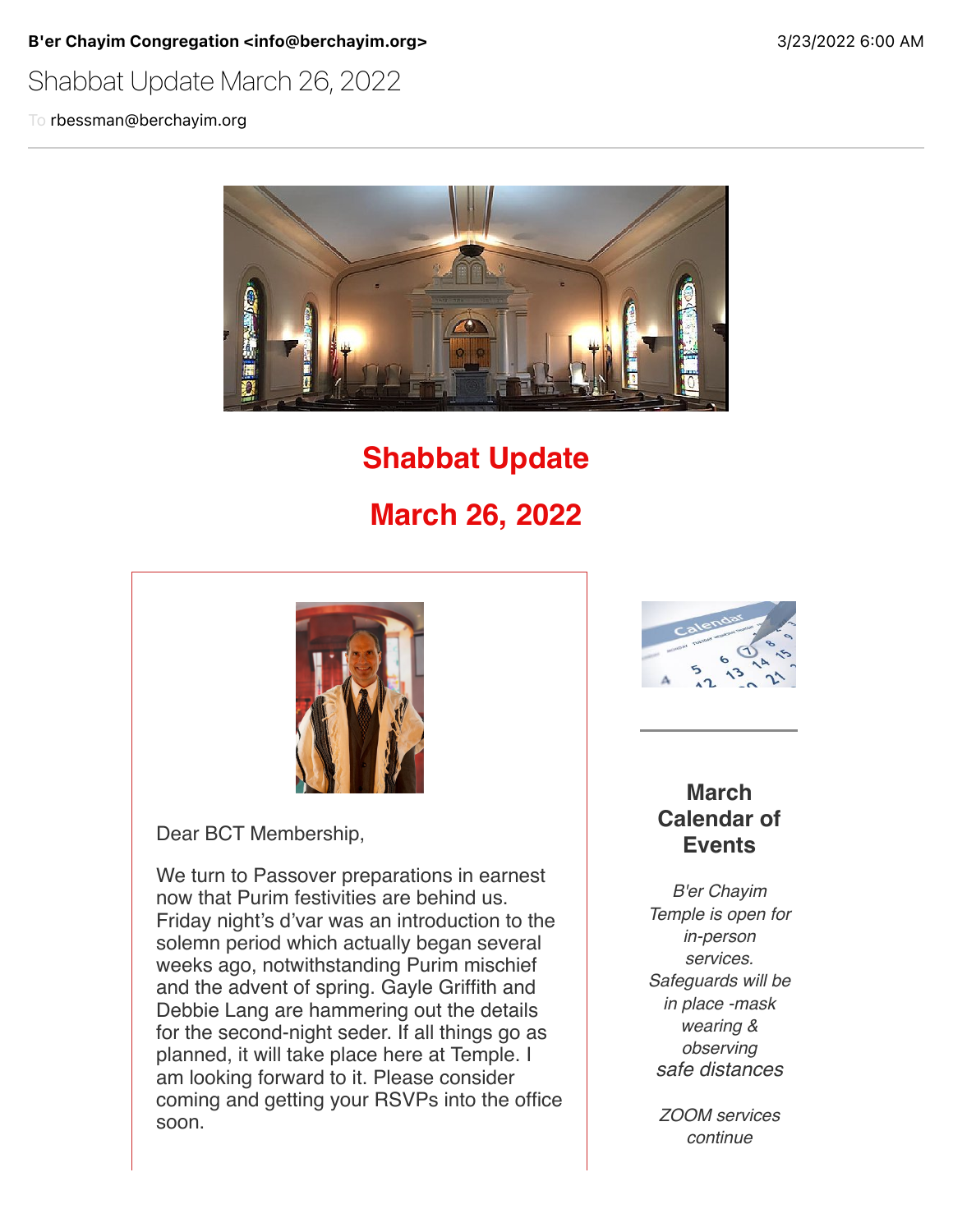The first BCC Film Night for 2022 was a popping success (to steal Gregg Schaaf's apt phasing). Thanks to Doug Schwab for the movie selection and implementation. Thanks to all who brought and shared food. A good time was had by all.

On Monday, the Board agreed to establish a fund-drive challenge for aiding those affected by the crises in Ukraine. You should receive more information shortly. The Board also decided that the building is now open to those comfortable with in-person events. Masking is no longer required; however, anyone wishing to continue wearing masks may do so. Here's hoping that this lasts.

Parashat Shemini will be read Friday. We learn more about temple sanctification, sacrificial rites, which animals to eat, which to stay away from, and we witness God's anger in action. Even Aaron's sons are held to account for impropriety.

Tomorrow, Adult Hebrew at 7:00 pm, with Adult Education following at 7:45 pm. Friday night, Erev Shabbat Services at 7:30 pm.

Shabbat Shalom,

Cantor Richard Bessman



This Week's Torah Portion

**Sh'mini**

**'ְמִינִי**

**Thursday** March 24 7:00 - 7:45 pm Adult Hebrew 7:45 - 8:30 pm Adult Education "Aseret - The Big Ten" ZOOM only

Friday March 25 7:30 pm Erev Shabbat **Service** In person & ZOOM

**Thursday** March 31 7:00 - 7:45 pm Adult Hebrew 7:45 - 8:30 pm Adult Education "Aseret - The Big Ten" ZOOM only

> Friday April 1 NO EREV SHABBAT **SERVICE**

**Saturday** April 2 10:00 am **Morning Shabbat Service** In Person & ZOOM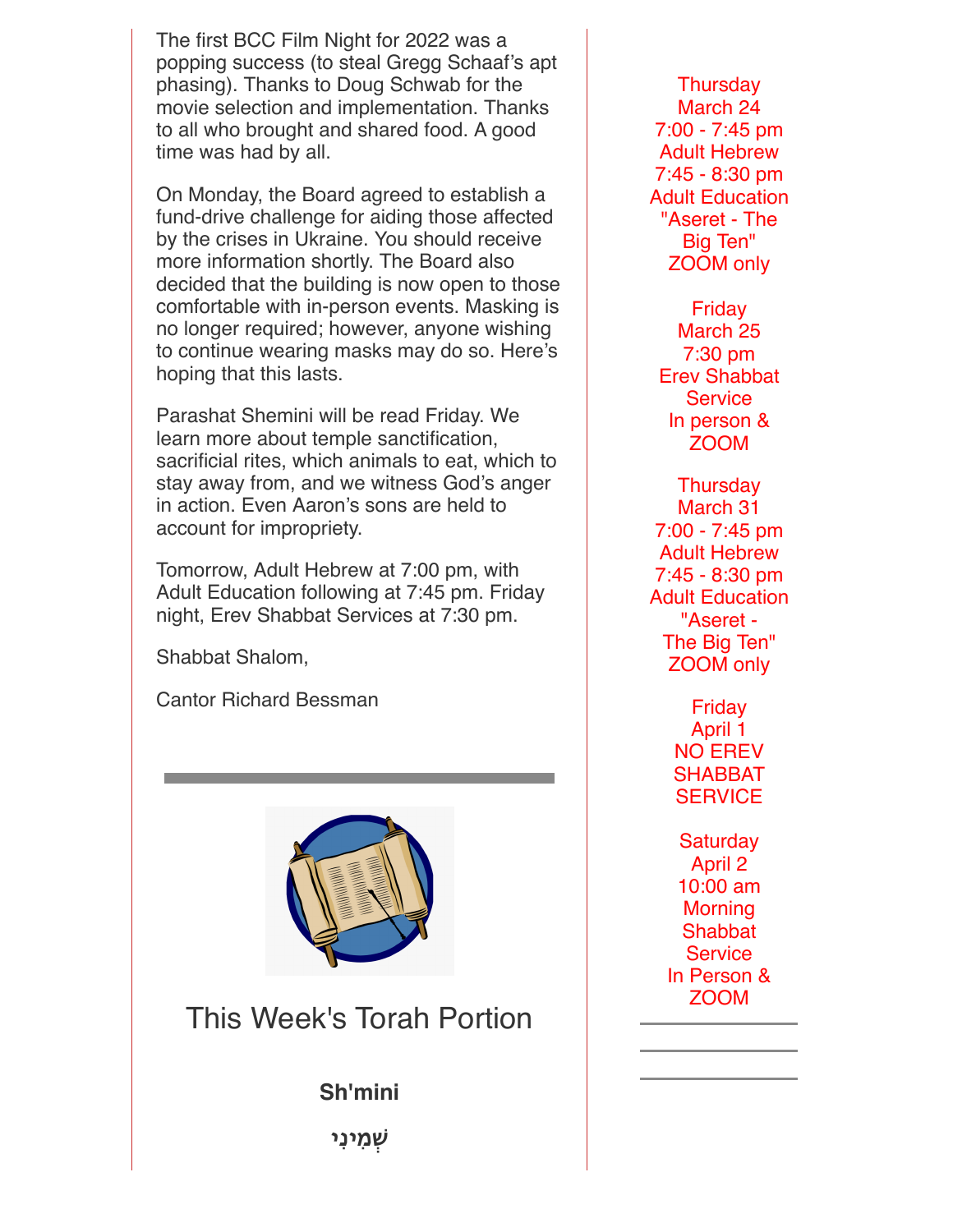## **The Eighth [Day]**

### **Leviticus 9:1-11:47**

#### Summary

- Aaron and his sons follow Moses' instructions and offer sacrifices so that God will forgive the people. (9:1-24)
- Two of Aaron's sons, Nadab and Abihu, offer "alien fire" to God. God punishes these two priests by killing them immediately. (10:1-3)
- God forbids Moses, Aaron, and his surviving sons from mourning but commands the rest of the people to do so. Priests are told not to drink alcohol before entering the sacred Tabernacle and are further instructed about making sacrifices. (10:4-20)
- Laws are given to distinguish between pure and impure animals, birds, fish, and insects. (11:1-47)

MARK YOUR<br>CALENDAR!



**Yahrzeits for week ending March 26**

Ruth Nobel

Sidney Nobel

Esther B. Rosenbaum

Samuel Fliegelman

Harriet Granet

Irvin L. Morton

Louis Fichter

**Constance** Grolman

Dr. Blaine **Schindler** 

Henri Schwab

Ethyl B. Dantzic

Esther Platt Klawan

Dorothy Edna Olin

Timothy C. Peach, Jr.

Toby M. Kaplon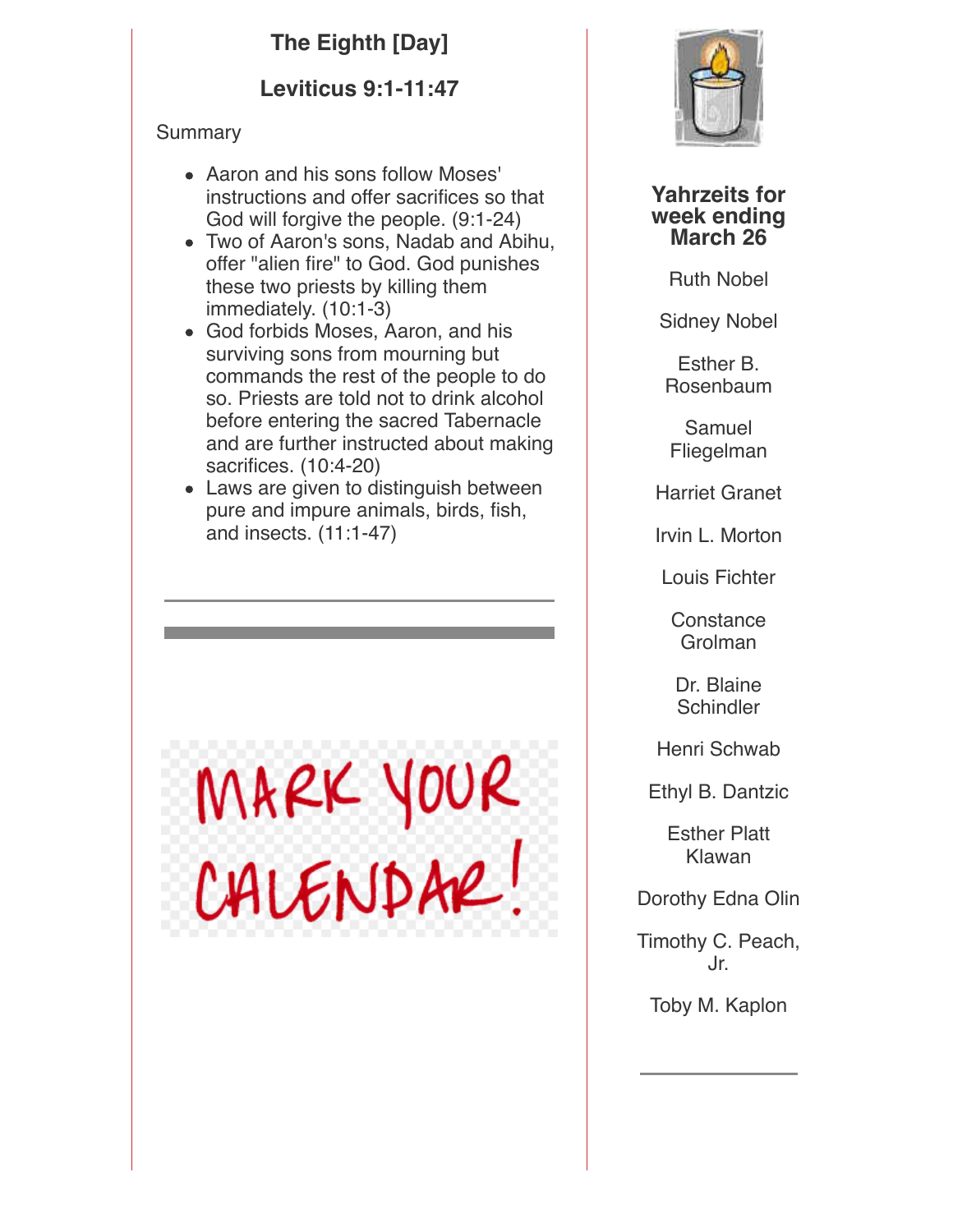

# *B'er Chayim Temple Community Seder April 16, 2022*

There is interest in attending a Community Seder at B'er Chayim Temple on April 16th and plans are continuing. A menu, pricing, and additional information will be shared as soon as details are finalized.

In order to make plans, we do need to get an idea of who might attend. ZOOM will also be available, and let us know if you are interested in that as well.

Please send a reply to info@berchayim.org, call 301-722-5688 and leave a message, or speak with Cantor Bessman or a board member. Your name and how many in your party will be helpful.





**Happy Birthday**

**March 2** Bobbi Dubins **March 3** Amy Owens **March 4** Emmanuel Clark **March 6** Eddie Dezen Leah Boggs **March 11** Lee Goldman **March 14** Gail Mandell **March 18 Curtis** Friedenberg Alexandra Andrews **March 24** Paul Snow **March 26** Gabriel Goldstein **March 28** David Shapiro Raphael Goldstein **March 30** Barney Leibowitz

#### **Happy Anniversary**

**March 10** Francine & Howard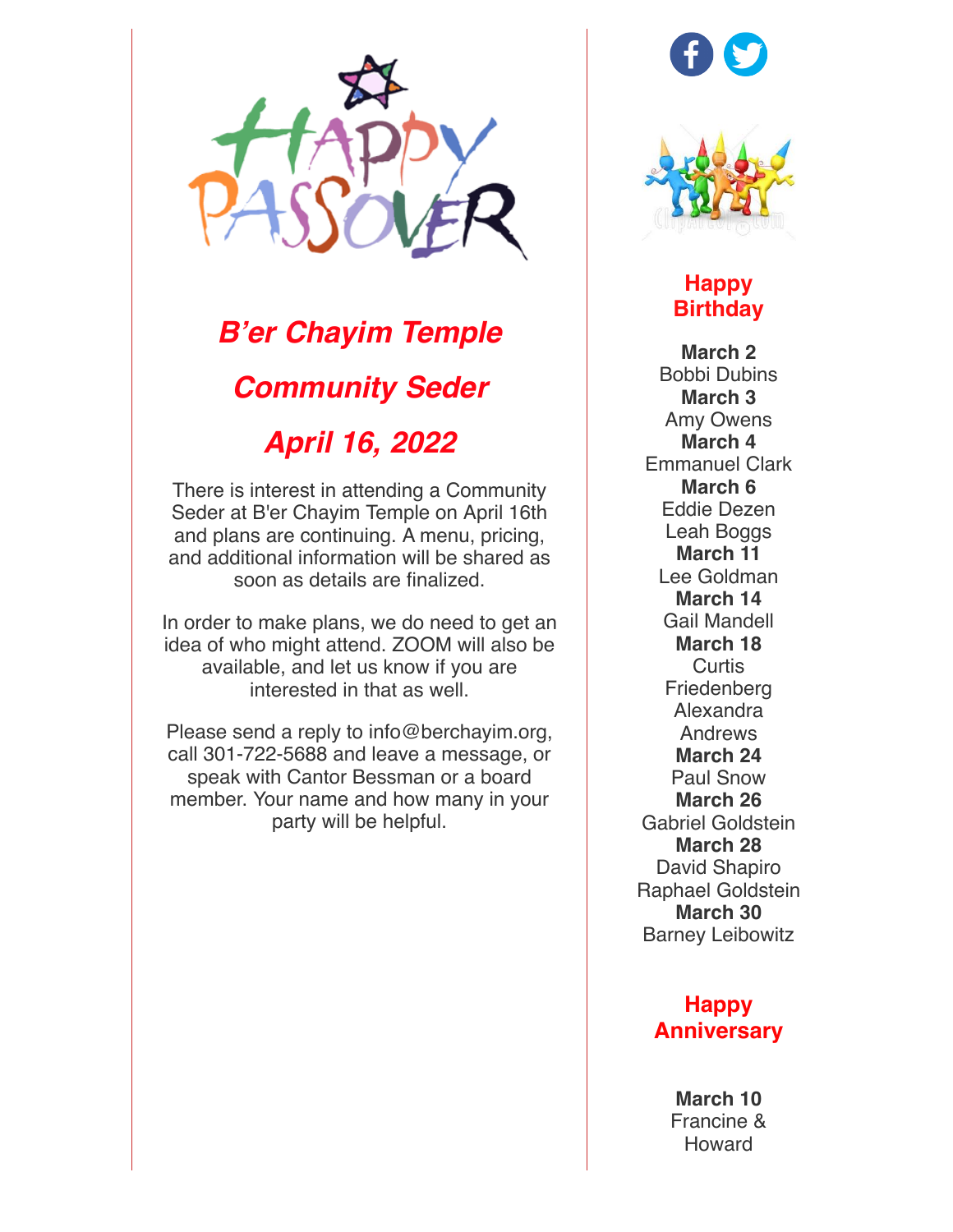**Reynolds** 

**March 28** Barb & Russ **Corwell** 

share your birthday and anniversaries dates with our friends and families...contact info@berchayim.org by



B'er Chayim **Contact** Information:

Temple phone: 301-722-5688

Cantor Bessman email: rbessman@ berchayim.org

#### "Virtual" instructions -

*To watch on Zoom send an email to admin@berchayim.org and the ID and Password will be emailed back to you. The ZOOM Id and Password will be the same each Friday evening. Please remember that Rebecca is part time, and leave yourself enough time.*